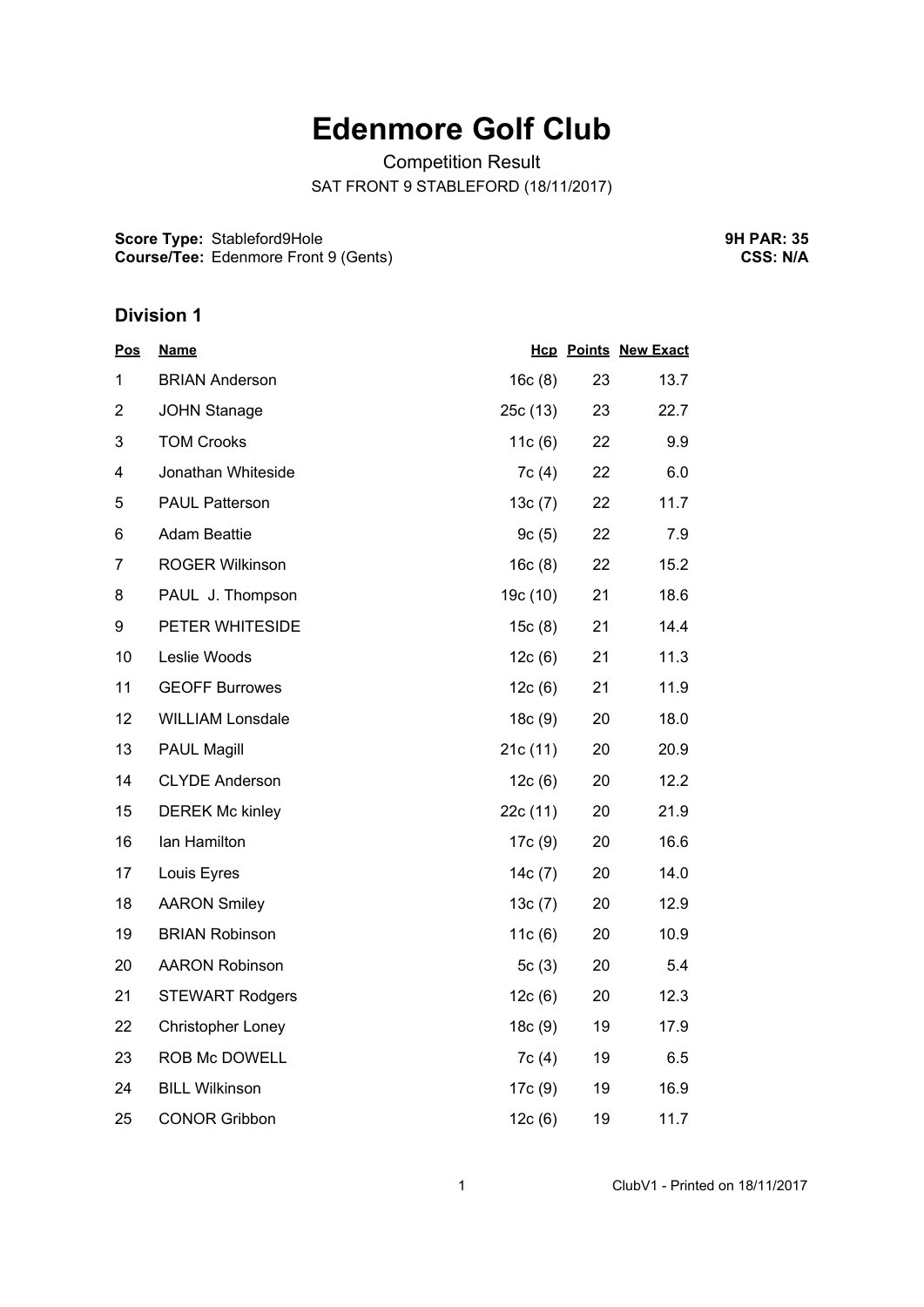# **Division 1**

| <b>Pos</b> | <b>Name</b>              |           |    | <b>Hcp Points New Exact</b> |
|------------|--------------------------|-----------|----|-----------------------------|
| 26         | <b>HUGH Mc kay</b>       | 12c(6)    | 19 | 12.0                        |
| 27         | <b>Robert Montgomery</b> | 18c(9)    | 18 | 18.0                        |
| 28         | <b>JOHN Hart</b>         | 21c(11)   | 18 | 21.3                        |
| 29         | <b>CLIVE Knox</b>        | 10c(5)    | 18 | 9.5                         |
| 30         | <b>STUART Cameron</b>    | 13c(7)    | 18 | 13.2                        |
| 31         | <b>Alistair Shiells</b>  | 20c(10)   | 18 | 19.9                        |
| 32         | <b>COLIN Whan</b>        | 5c(3)     | 18 | 5.3                         |
| 33         | <b>MARTIN Brunty</b>     | 11 $c(6)$ | 18 | 11.3                        |
| 34         | <b>TONY Campbell</b>     | 12c(6)    | 18 | 11.8                        |
| 35         | <b>Walter Ferris</b>     | 16c(8)    | 18 | 15.6                        |
| 36         | <b>MARK Clendinning</b>  | 15c(8)    | 17 | 14.7                        |
| 37         | Sean Halls               | 17c (9)   | 17 | 17.3                        |
| 38         | WILLIAM WHITE            | 14c(7)    | 17 | 13.7                        |
| 39         | <b>JOHN Halliday</b>     | 18c(9)    | 17 | 18.1                        |
| 40         | <b>TOM Chapman</b>       | 17c (9)   | 17 | 16.8                        |
| 41         | Kieran Smyth             | 19c (10)  | 17 | 19.0                        |
| 42         | <b>GEOFFREY Simpson</b>  | 8c(4)     | 17 | 8.2                         |
| 43         | <b>ALAN Patterson</b>    | 13c(7)    | 17 | 12.6                        |
| 44         | <b>Scott Best</b>        | 22c (11)  | 17 | 21.9                        |
| 45         | DAVID Belshaw            | 15c(8)    | 17 | 15.4                        |
| 46         | PAUL Murray              | 8c(4)     | 17 | 8.4                         |
| 47         | <b>PHILLIP Tinsley</b>   | 13c(7)    | 16 | 13.4                        |
| 48         | <b>DAVID Donnell</b>     | 27c (14)  | 16 | 27.4                        |
| 49         | <b>ROBERT Scott</b>      | 20c (10)  | 16 | 20.3                        |
| 50         | <b>NEIL Mc dougall</b>   | 13c(7)    | 16 | 13.2                        |
| 51         | <b>GRAHAM Mc ilroy</b>   | 8c(4)     | 16 | 8.1                         |
| 52         | <b>MICHAEL Crow</b>      | 19c (10)  | 16 | 19.3                        |
| 53         | <b>HAROLD Spence</b>     | 17c (9)   | 16 | 16.8                        |
| 54         | <b>JOHN Boyles</b>       | 8c(4)     | 16 | 7.7                         |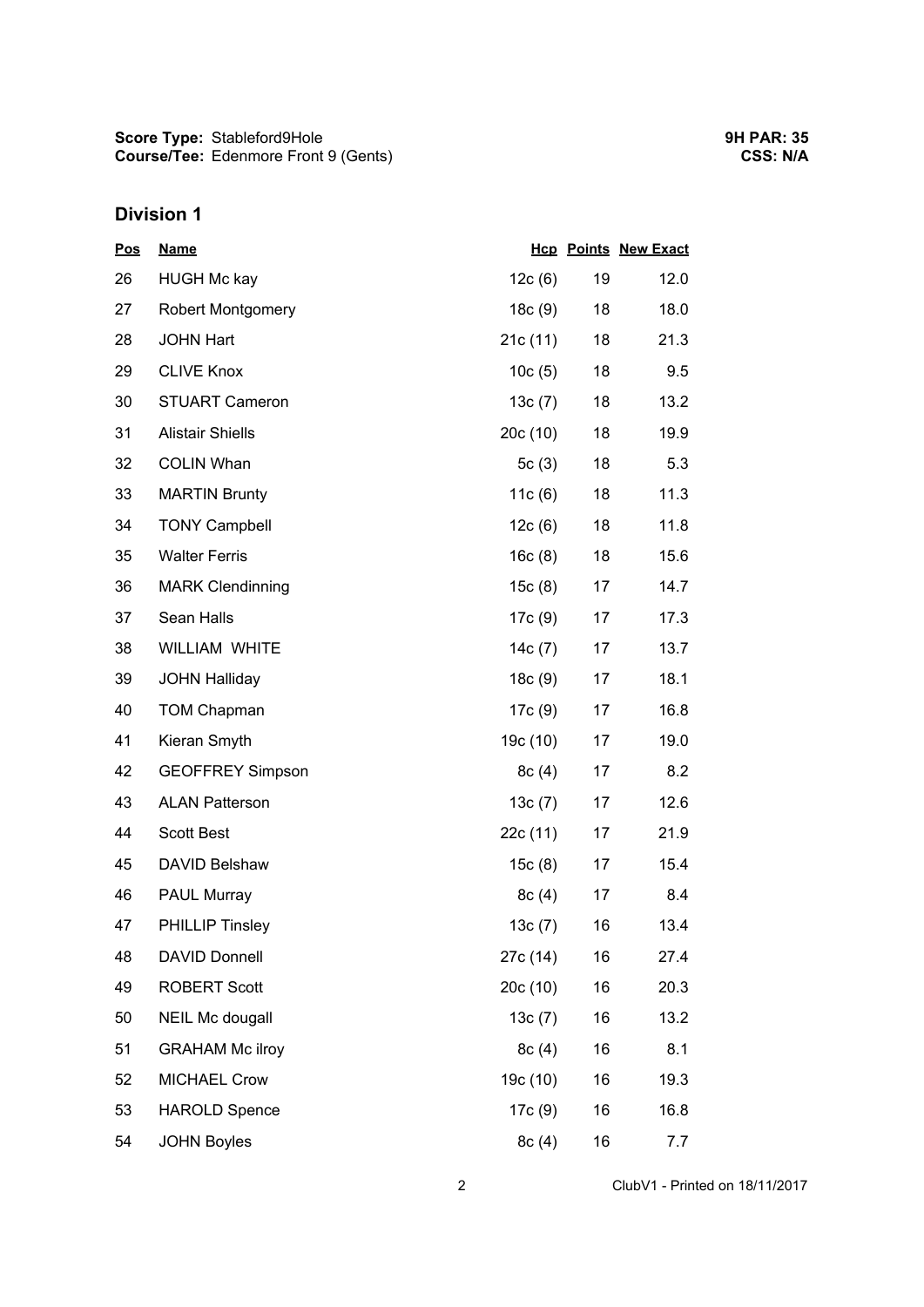## **Division 1**

| <u>Pos</u> | <b>Name</b>             |          |                 | <b>Hcp Points New Exact</b> |
|------------|-------------------------|----------|-----------------|-----------------------------|
| 55         | <b>NEIL Lamont</b>      | 12c(6)   | 16              | 12.1                        |
| 56         | <b>BASIL Irwin</b>      | 20c(10)  | 16              | 20.4                        |
| 57         | <b>BILL Henderson</b>   | 10c(5)   | $15\,$          | 10.1                        |
| 58         | <b>ROGER Erwin</b>      | 3c(2)    | 15              | 3.4                         |
| 59         | <b>JOHN Childs</b>      | 19c (10) | 15              | 18.7                        |
| 60         | <b>PHILLIP Steele</b>   | 20c(10)  | $15\,$          | 19.8                        |
| 61         | <b>MATT Trimble</b>     | 23c(12)  | 14              | 22.6                        |
| 62         | James Beattie           | 15c(8)   | 14              | 14.7                        |
| 63         | <b>GARRY Brown</b>      | 13c(7)   | 14              | 13.0                        |
| 64         | <b>JAMES Henning</b>    | 23c(12)  | 14              | 22.9                        |
| 65         | <b>WILL Bryans</b>      | 15c(8)   | 14              | 15.4                        |
| 66         | <b>KEVIN Kelly</b>      | 26c(13)  | 13              | 25.5                        |
| 67         | <b>STEPHEN Cocker</b>   | 15c(8)   | 13              | 15.3                        |
| 68         | <b>JIM Uprichard</b>    | 7c (4)   | 13              | 6.9                         |
| 69         | <b>ALISTAIR Simpson</b> | 15c(8)   | 13              | 14.5                        |
| 70         | Mark Fraser             | 19c (10) | 13              | 18.8                        |
| 71         | <b>WILLIAM Cosgrove</b> | 27c (14) | 13              | 26.9                        |
| 72         | <b>WILLIAM FERRIS</b>   | 17c (9)  | 13              | 16.7                        |
| 73         | Sean Crawford           | 18c(9)   | 12 <sup>°</sup> | 17.5                        |
| 74         | <b>Andrew Penny</b>     | 13c(7)   | 12 <sup>°</sup> | 12.8                        |
| 75         | <b>BRYN Swift</b>       | 23c(12)  | 12              | 23.3                        |
| 76         | <b>STEVE Jones</b>      | 21c (11) | 11              | 20.9                        |
| 77         | <b>ANDREW Aughey</b>    | 23c(12)  | 11              | 23.1                        |
| 78         | <b>TREVOR Mc neill</b>  | 27c (14) | 11              | 27.2                        |
| 79         | <b>SIMON George</b>     | 12c(6)   | 11              | 12.3                        |
| 80         | Simon Scott             | 24c (12) | 10              | 24.3                        |
| 81         | <b>MICHAEL Rooney</b>   | 28c (14) | 9               | 28.0                        |
| 82         | <b>JOSEPH Brush</b>     | 10c(5)   | 9               | 10.0                        |
| 83         | <b>Steven Eyres</b>     | 3c(2)    | DQ              | 2.5                         |